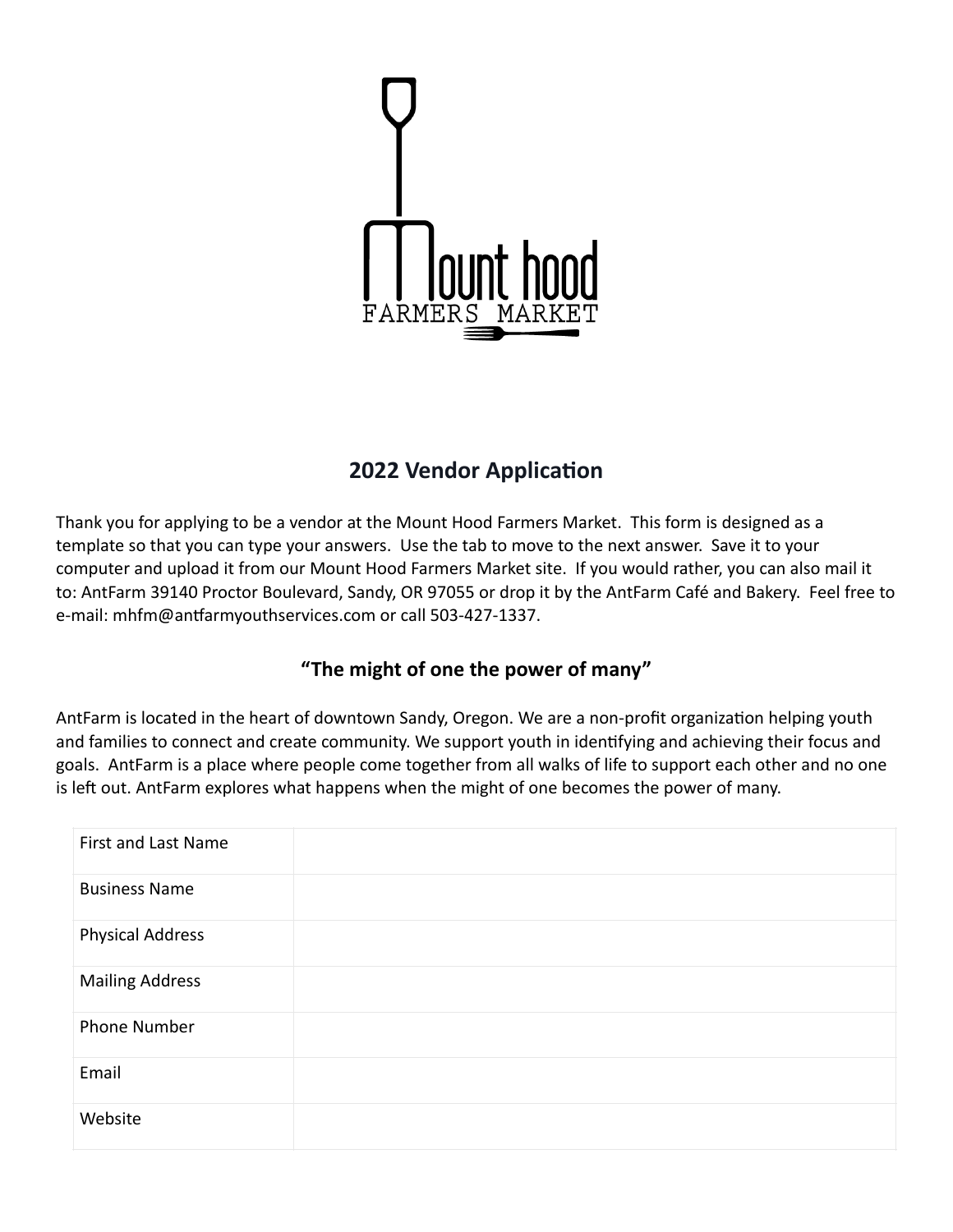| Facebook                    |  |
|-----------------------------|--|
| <b>Other Social Media</b>   |  |
| Anything you'd like to add? |  |

Type of vendor Fruits and vegetables and the sensule of vendor fish  $\alpha$  and  $\alpha$  is a period of the sensule of fish  $\alpha$ Jams , Jellies , Honey , Breads , Food vendor , (please share menu with application) Nonprofit, service, or educational frace, Other

Please elaborate on what type of products you have:

Are you the sole maker or proprietor of your product? Yes No

If you are a farmer, please describe your farming practices. Please describe your philosophy and how you approach fertilizing, pest and weed control.

Dates: Please mark those markets you will be attending or Check here if you plan to attend all markets

| <b>MAY</b> | <b>JUNE</b> | JULY  | <b>AUGUST</b> | <b>SEPTEMBER</b> | <b>OCTOBER</b> |
|------------|-------------|-------|---------------|------------------|----------------|
| 05/20      | 06/03       | 07/01 | 08/05         | 09/02            | 10/07          |
| 05/27      | 06/10       | 07/08 | 08/12         | 09/09            | 10/14          |
|            | 06/17       | 07/15 | 08/19         | 09/16            | 10/21          |
|            | 06/24       | 07/22 | 08/26         | 09/23            |                |
|            |             | 07/29 |               | 09/30            |                |

#### **Market Fees & Sustaining the Seasons Giving Program**

We strive to provide a place for farmers and artists to sell their products in an affordable and encouraging environment. As a non-profit we rely on grants, donations, city contracts, and community support through Sustaining the Seasons to fund all of our 16 programs, including the Mount Hood Farmers Market. Sustaining the Seasons is our group of supporters who pledge to donate any amount, large or small, once a month. This is how we budget future projects and pay for new materials.

We invite our vendors to become annual supporters. For a monthly donation of \$25 a month you will not be charged a market fee for the Mount Hood Farmers Market. Although these two programs are not the same, SUSTAINABILITY of AntFarm and the Mount Hood Farmers Market is important to us and we believe this is an important commitment we can make with you for our community. Since this is not considered a market fee, you will receive a tax write off for this donation. A Sustaining the Seasons Donor can make a monthly, quarterly, or annual contribution.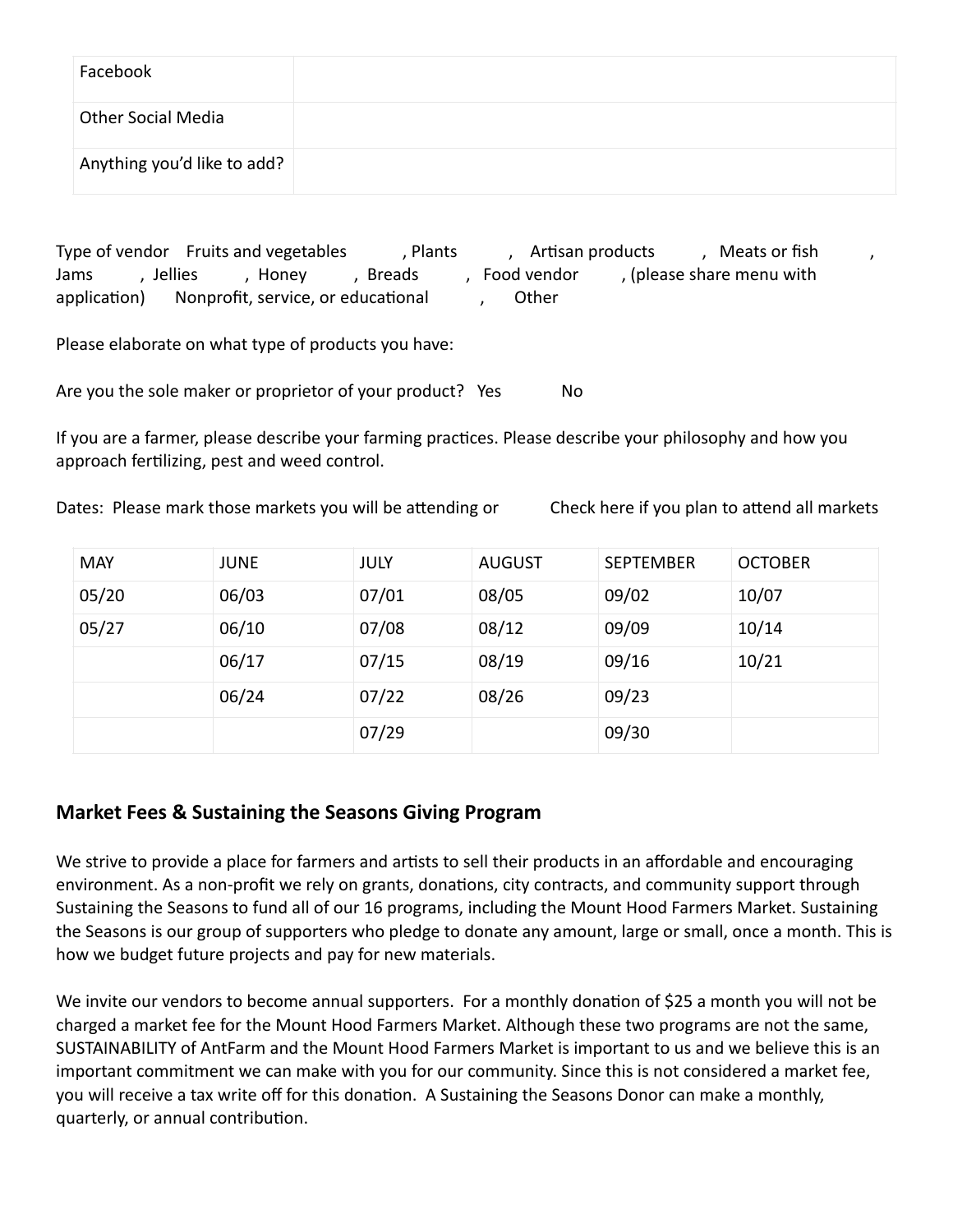It's easy to sign up on our website: [Sustaining the Seasons](https://antfarmyouthservices.com/time-keeper/) or you can sign up at the market or at our Café located at 39140 Proctor Blvd, Sandy, OR 97055.

Are you a Sustaining the Seasons supporter? Yes No

Are you interested in becoming a Sustaining the Seasons supporter? Yes Mo

| 10x10 space                    | <b>Full Market Agreement (22 markets)</b> | <b>Weekly Agreement</b> |
|--------------------------------|-------------------------------------------|-------------------------|
| Regular pricing:               | \$20 weekly<br>\$440 annually             | \$25 each week          |
| Sustaining the Seasons pricing | \$25 monthly<br>\$300 Annually            | \$0                     |

My payment plan is: Pay in full Sustaining the Seasons Pay weekly

Do you have a Canopy with four 25lb weights? Yes No

Mount Hood Farmers Market offers canopy rentals for \$10 and weight rentals for \$2.00 per weight. We have a limited amount so please let us know one week prior of your market date.

Do you only accept cash payments? Yes No

Mount Hood Farmers Market offers customers who do not have cash and have a debit card, the ability to purchase tokens for use at your booth. If you accept tokens, you will have a 2% fee for those purchases for this service which will be deducted from your reimbursement check the following week.

#### **Events and Activities**

Mount Hood Farmers Market offers the following programs to enhance the market. We hope you participate and support these programs.

- $\checkmark$  Power of Produce This is an educational activity for children (up thru 12 years old) focusing on fruits and vegetables. The children earn \$2 market tokens to buy produce from vendors.
- √ SNAP Benefits These are benefits allow Oregon Trail Card holders to purchase fresh vegetables and fruits with their EBT card.
- $\checkmark$  Double Up Food Bucks For community members shopping with Oregon Trail EBT (SNAP), the Mount Hood Farmers Market obtained a grant to double purchase of vegetables and fruits up to \$20 for each SNAP \$10.
- $\sqrt{}$  WIC Coupons For mothers and young children working with this program, produce vouchers are provided by the USDA and honored by the Mount Hood Farmers Market.
- $\angle$  Supporting Musicians The goal for 2022 is acquiring a musician to perform at each market. We are encouraging vendors to assist with music search for the market.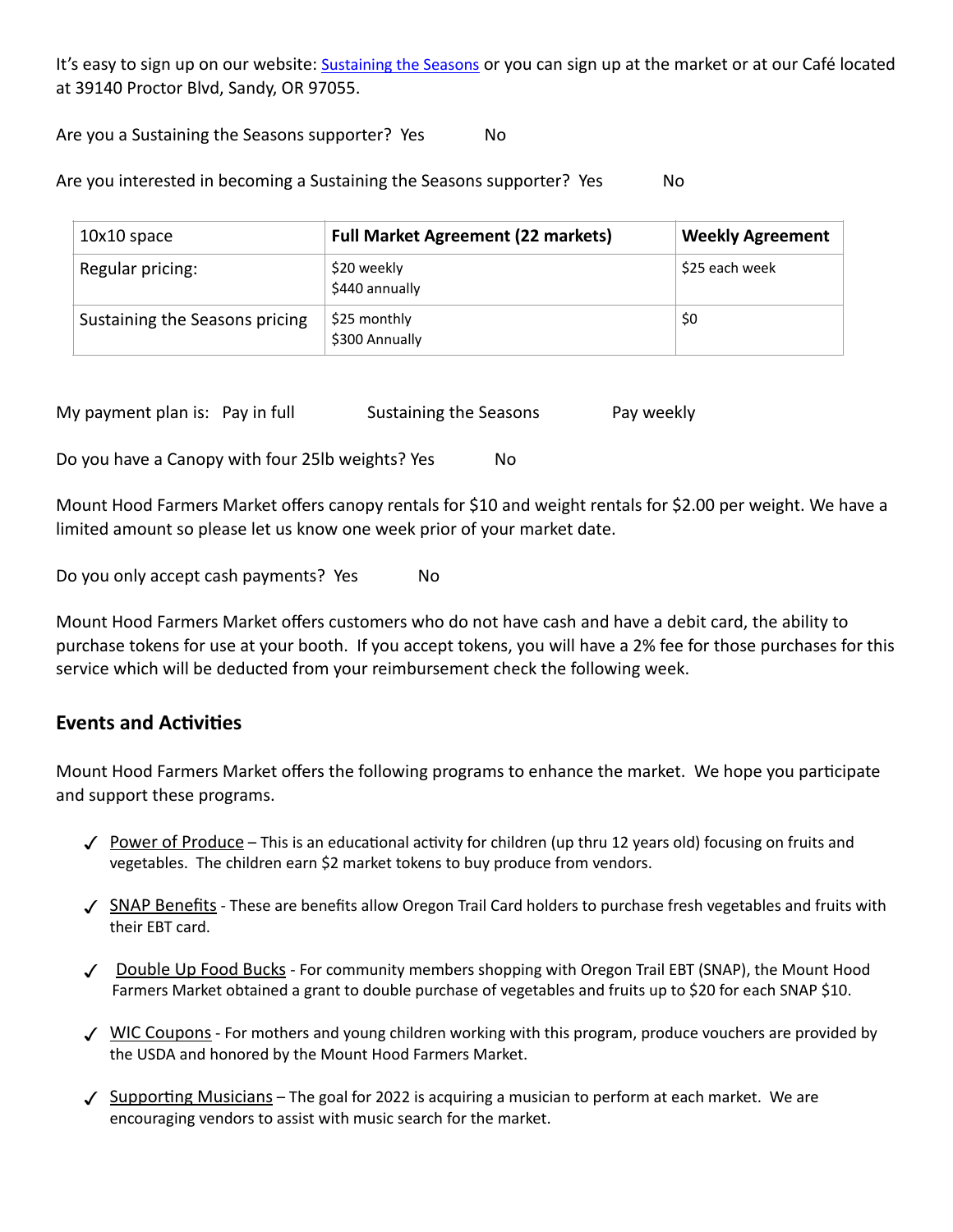- $\checkmark$  Educational classes and activities We plan to offer a class on sustainable living, food and cooking, home canning, and other food, garden, and health related topics.
- Y Youth internships We will be encouraging local youth to work with vendors this year as a method of learning. Would you be interested in having an intern?

Mount Hood Farmers Market utilizes tokens for many of these programs in which vendors receive a reimbursement check the following week. Please refer to the handbook for greater detail.

## **Market Setup & Breakdown**

- Vendors can set up as early as 1pm unless otherwise discussed with the market manager.
- All vehicles must off the field by 2:30pm with no exceptions.
- Vendors agree to be 100% set up and ready by 2:45 (We have early bird shoppers every week)
- Vendors agree to pay for their space before 3pm at the AntFarm info booth.
- Vendors agree to pack up their booth and merchandise before bringing their car back onto the field after 7:15.
- Vendors acknowledge they are responsible for safely setting up & breaking down their canopy. Canopies must be flame retardant and secured with at least 25lbs. weights per corner.

## **Our agreements**

All my products are homemade, homegrown, and are local.

I understand that I will have a 10' x10' vendor space and will be pre-assigned the space prior to the date of the market. If I am at all markets, I will be assigned a permanent space.

I agree to exercise care in the use of facilities of the Mount Hood Farmers Market located at 38600 Proctor Boulevard, Sandy, Oregon. I agree to indemnify and hold harmless the Mount Hood Farmers Market, AntFarm, its officers, employees and agents from any and all claims arising by reason of accident, injury or death caused to persons or property of any kind, arising out of, in connection with or incident to the Mount Hood Farmers Market.

I agree that if at any time I occupy the market premises in a manner contrary to the rules of the market, or in any manner which is hazardous or offensive to the public or other vendors, upon request of market officials, I shall immediately cease the offending conduct. Failure to immediately comply as requested shall cause revocation of this agreement and ejection from the market. Upon failure to vacate, the market is authorized to remove all of my property from the premises at my expense. The market is relieved and discharged from any and all losses or damage resulting by such removal. The market will not be responsible for storage or safekeeping of any property removed, I understand that I will not be allowed to return to the market, and there will be no refund of vendor fees.

I have read and understand the Mount Hood Farmers Market operation rules. I agree to adhere to all guidelines, regulations and procedures. I understand that AntFarm expects all vendors to carry their own business and product liability insurance. I certify that I am current with all licensure and/or other certifications required for the sale of my products and/or services.